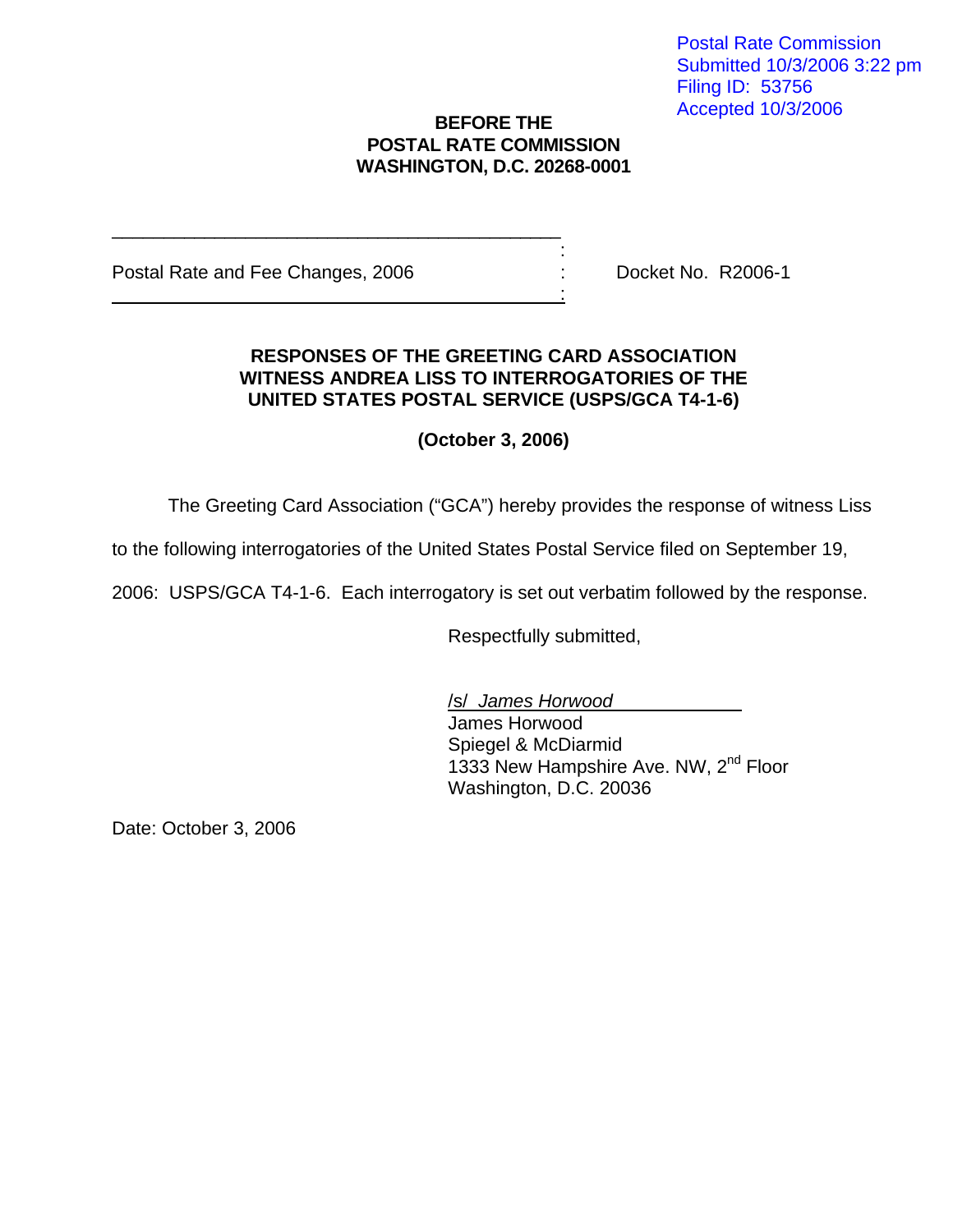**USPS/GCA-T4-1**. Please refer to page 7 of your testimony, lines 7 through 9. For the greeting card industry as a whole, please provide an estimate of the total number of greeting cards printed and distributed over the last five years for which a rectangular (standard/machineable) envelope was provided for mailing.

- a. For this type of greeting card, please provide the number of cards sold to consumers over the same time period.
- b. Have you conducted any empirical studies pertaining to consumer demand for this type of greeting card? If so, please discuss.

## **RESPONSE:**

I do not know, nor do I know how to estimate, the total number of greeting cards

printed and distributed over the last five years for which a rectangular

(standard/machineable) envelope was provided for mailing.

- a. I do not know, nor do I know how to estimate, the number of this type of greeting card sold to consumers over the same time period.
- b. I have not conducted any empirical studies pertaining to consumer demand for this type of greeting card. The purpose of my testimony was to provide a qualitative analysis of the designer, manufacturer and consumer appeal of the square shaped, letter-sized envelope mailing piece. My testimony is based on my professional experience and secondary research, not on quantitative material. These bases support my opinion that the square shaped mailing piece is attractive and stands out in the mail stream received by consumers.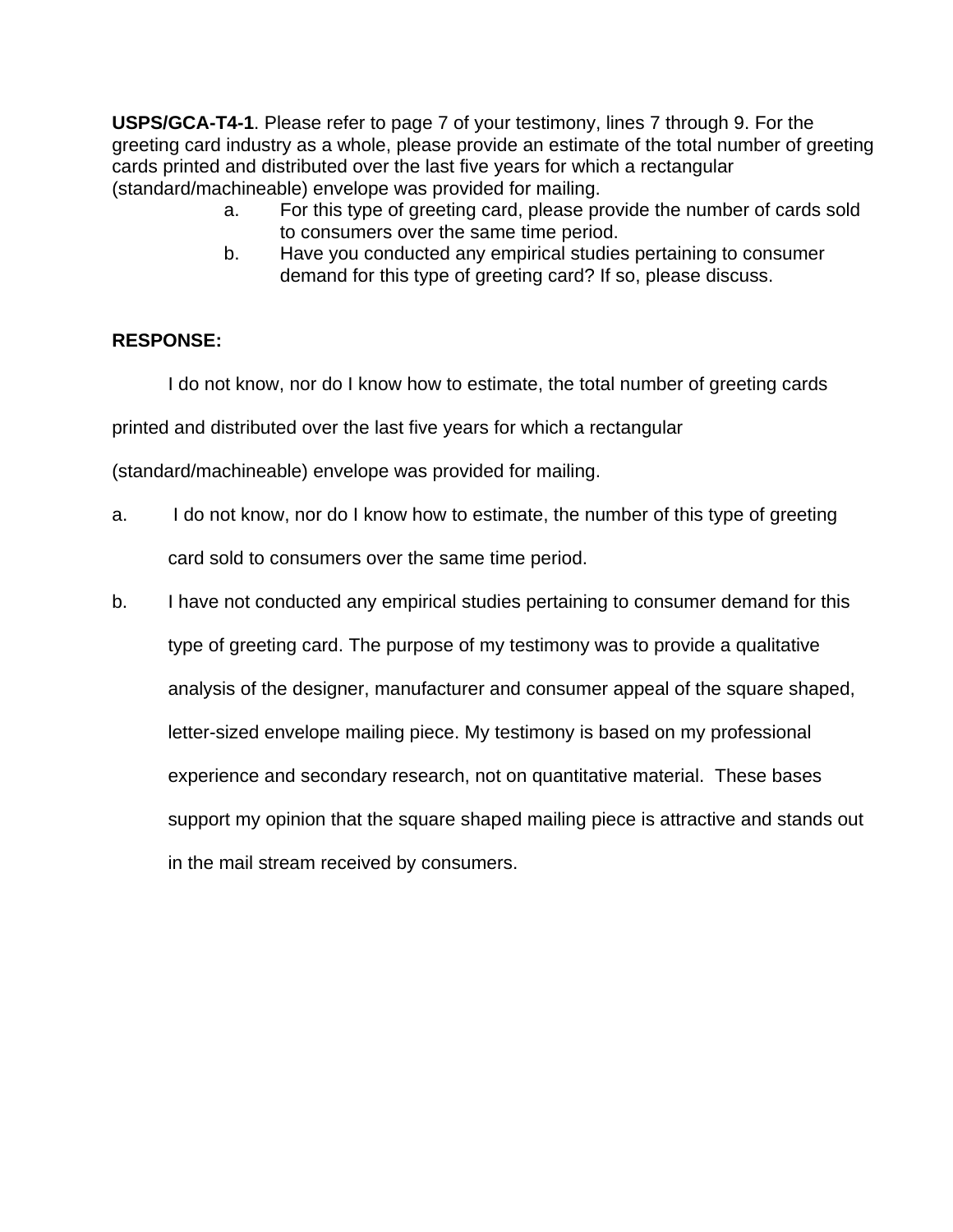**USPS/GCA-T4-2**. Please refer to page 7 of your testimony, lines 7 through 9. For the greeting card industry as a whole, please provide an estimate of the total number of square greeting cards printed and distributed over the last five years for which a rectangular (standard/machineable) envelope was provided for mailing.

- a. For this type of greeting card, please provide the number of cards sold to consumers over the same time period.
- b. Have you conducted any empirical studies pertaining to consumer demand for this type of greeting card? If so, please discuss.

## **RESPONSE:**

I do not know, nor do I know how to estimate, the total number of square greeting cards printed and distributed over the last five years for which a rectangular

(standard/machineable) envelope was provided for mailing.

- a. I do not know, nor do I know how to estimate, the number of this type of card that was sold to consumers over the same time period.
- b. I have not conducted any empirical studies pertaining to consumer demand for this type of greeting card. The purpose of my testimony was to provide a qualitative analysis of the designer, manufacturer and consumer appeal of the square shaped, letter-sized envelope mailing piece. My testimony is based on my professional experience and secondary research, not on quantitative material. These bases support my opinion that the square shaped mailing piece is attractive and stands out in the mail stream received by consumers.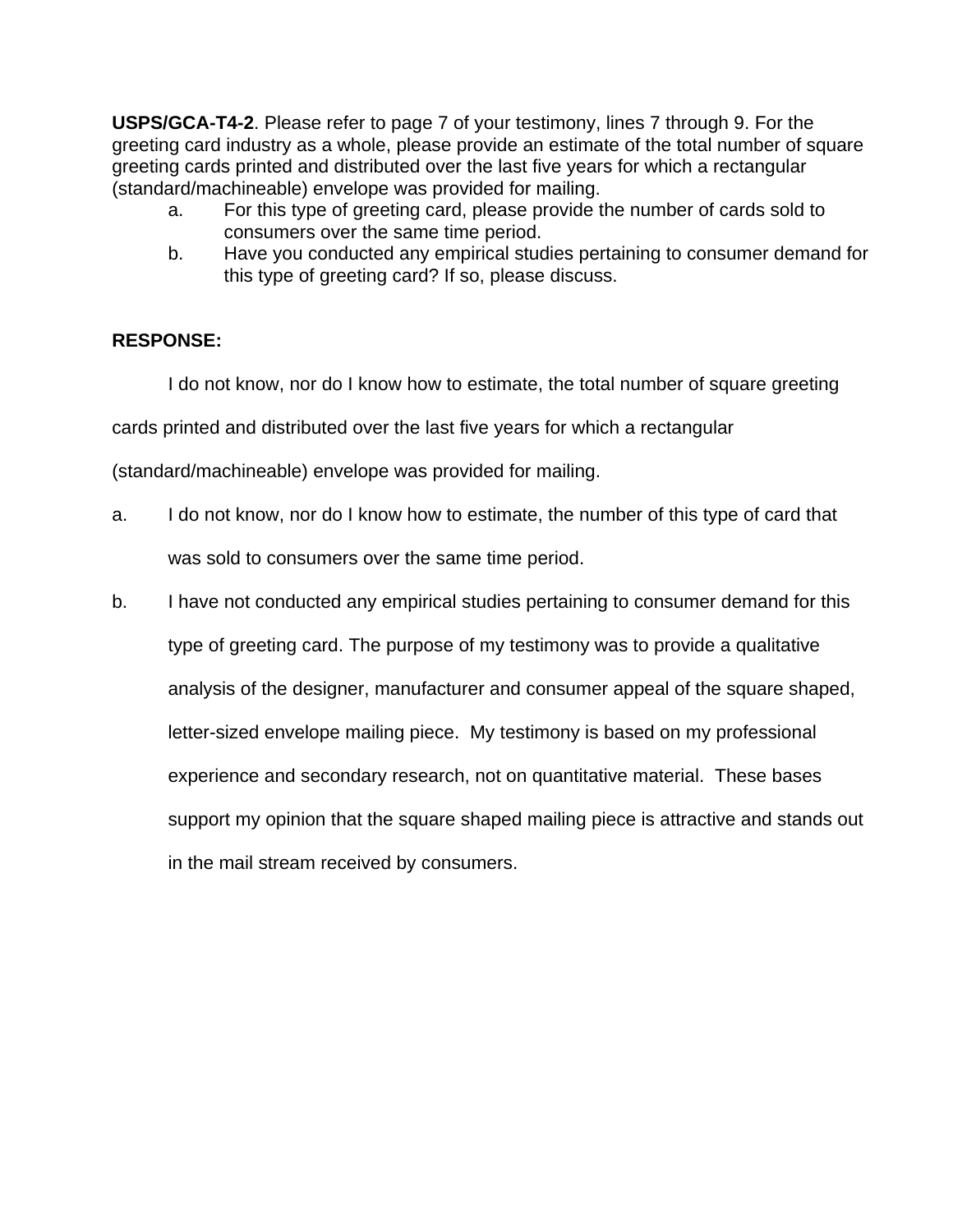**USPS/GCA-T4-3**. Please refer to page 7 of your testimony, lines 7 through 9. For the greeting card industry as a whole, please provide an estimate of the total number of square greeting cards printed and distributed over the last five years for which a square envelope was provided for mailing.

- a. For this type of greeting card, please provide the number of cards sold to consumers over the same time period.
- b. Have you conducted any empirical studies pertaining to consumer demand for this type of greeting card? If so, please discuss.

## **RESPONSE:**

I do not know, nor do I know how to estimate, the total number of square greeting cards printed and distributed over the last five years for which a square envelope was provided for mailing.

- a. I do not know, nor do I know how to estimate, the number of this type of card sold to consumers over the same time period.
- b. I have not conducted any empirical studies pertaining to consumer demand for this type of greeting card. The purpose of my testimony was to provide a qualitative analysis of the designer, manufacturer and consumer appeal of the square shaped, letter-sized envelope mailing piece. My testimony is based on my professional experience and secondary research, not on quantitative material. These bases support my opinion that the square shaped mailing piece is attractive and stands out in the mail stream received by consumers.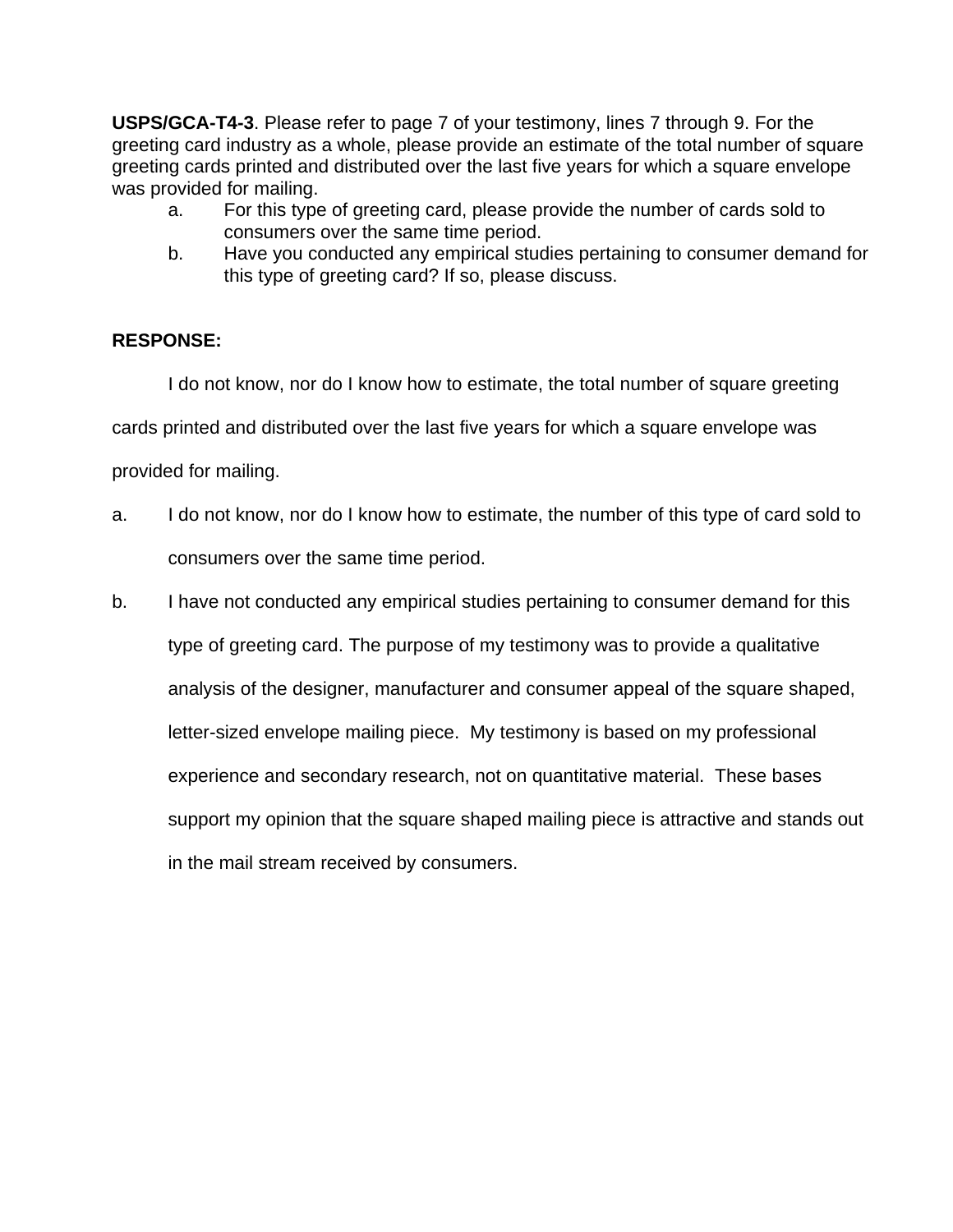**USPS/GCA-T4-4**. Please refer to your testimony from page 12, line 17 to page 13, line 4. If there were no surcharge to mail square greeting cards, as you propose in your testimony, is it your view that consumers would purchase more square greeting cards, as opposed to rectangular greeting cards?

- a. If this is your view, please provide an estimate of the percentage increase in the number of square greeting cards purchased by consumers in the first year after the elimination of the surcharge.
- b. If this is your view, please provide an estimate of the percentage decrease in the number of rectangular greeting cards purchased by consumers in the first year after the elimination of the surcharge.
- c. Please describe any econometric or empirical studies you have conducted regarding the cross price elasticity between square and rectangular greeting cards.

## **RESPONSE:**

It is not my understanding that the Greeting Card Association is recommending

eliminating the surcharge to mail square greeting cards, nor is this my recommendation in

this proceeding; rather the Greeting Card Association and I are both opposed to the

proposed increase in the effective surcharge (i.e., the extra cost to mail a square greeting

card) from 13-cents to 20-cents. It is, however, my opinion that if the surcharge were

removed, consumers would be inclined to purchase more square greeting cards. I do not

know how this would affect the sales of rectangular greeting cards.

- a. I do not have an estimate of the percentage increase in the number of square greeting cards purchased by consumers in the first year after the elimination of the surcharge.
- b. I do not have an estimate of a percentage decrease in the number of rectangular greeting cards purchased by consumers in the first year after the elimination of the surcharge.
- c. I have not conducted any econometric or empirical studies regarding any cross price elasticity between square and rectangular greeting cards.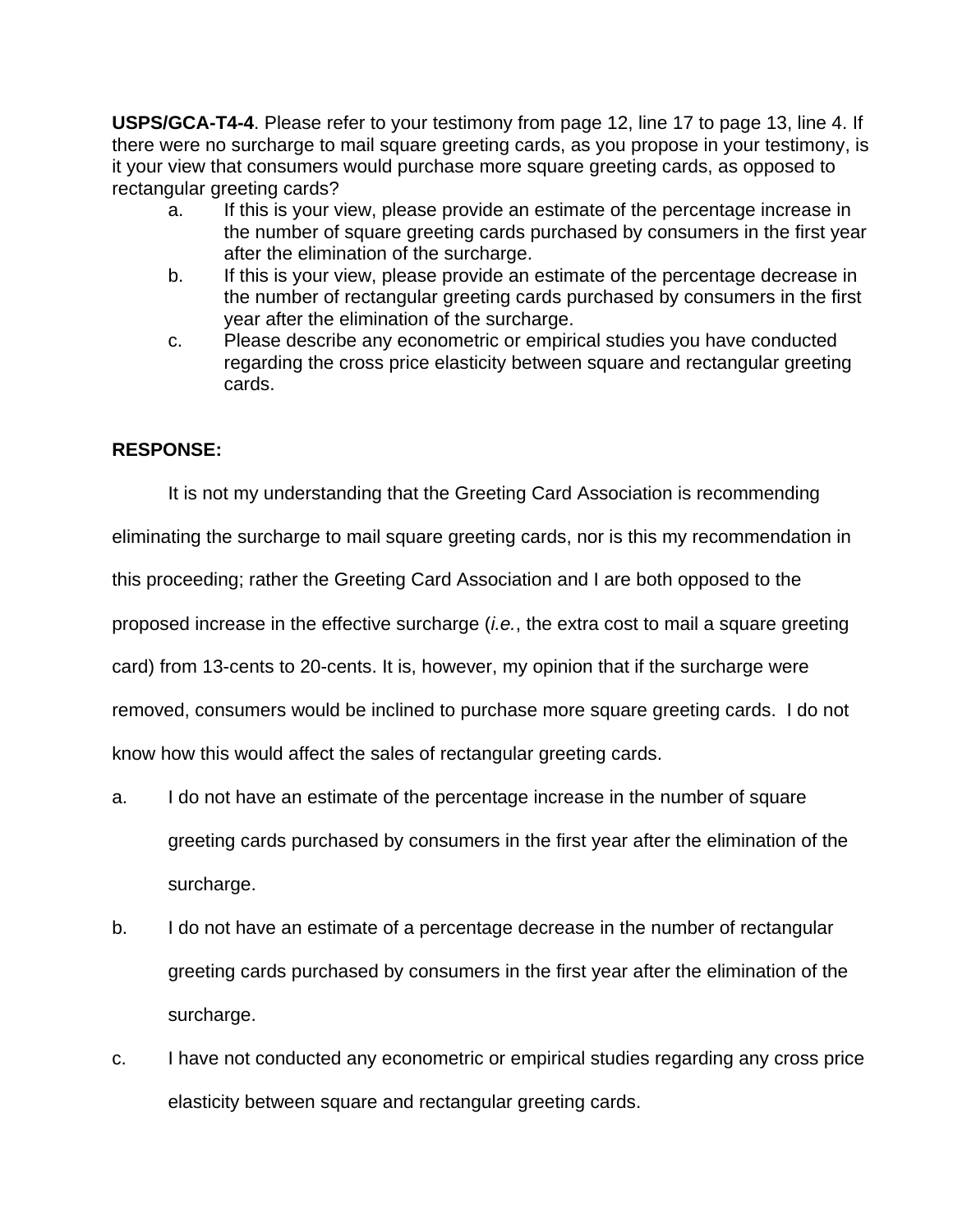**USPS/GCA-T4-5**. Please refer to page 15 of your testimony, lines 11 through 16, where you state your belief that the increase in peer recognition for square greeting cards at the annual LOUIE Awards is "fueled by a consumer desire for what is new and different."

- a. Please confirm that the judges for the 2005-2006 LOUIE awards were greeting card industry professionals, including greeting card designers, suppliers, and retail buyers. If you cannot confirm, please explain.
- b. Please explain how consumer demand for square greeting cards is reflected in the criteria for judging the LOUIE Awards, or is otherwise taken into account in the LOUIE Award judging process.

## **RESPONSE:**

- a. I can confirm that the judges for the 2005-2006 LOUIE Awards were greeting card industry professionals including greeting card designers, sales and marketing professionals, and retail store owners. Attached, as USPS/GCA-T4-5a, is the Call for Judges, which lists the criteria for participating in the LOUIE Awards as a judge. USPS/GCA-T4-5b is a list of the judges who participated in the 2006-2006 LOUIE Awards competition.
- b. Consumer demand for square greeting cards is reflected in the criteria for judging the LOUIE Awards. Attached, as USPS/GCA-T4-5c, is a list of the criteria used by the judges to evaluate each entry, and include Imagination, Impact, Artistry, Harmony, Sendability, and Value. The Sendability criterion specifically addresses the likelihood that a consumer would purchase and send the greeting card, and is described as "the likelihood of being purchased and sent or given for the purpose intended."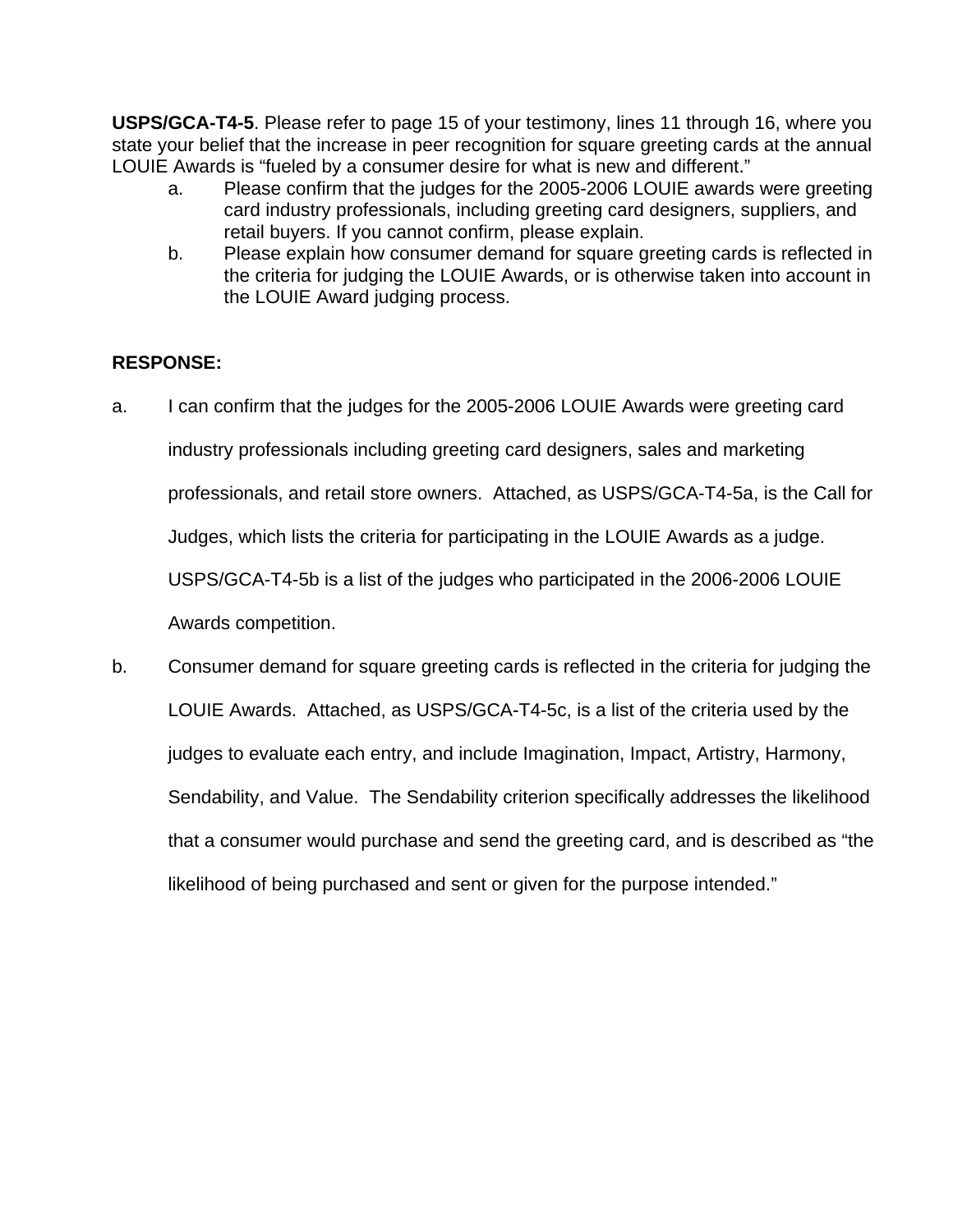

# **Call for Judges**  *for the 18th ANNUAL LOUIE AWARDS*

*"Two things made an enormous impression on me as a LOUIE judge: first, the extraordinary creativity shown in the submissions; second, the integrity and care with which the process is handled. By the time we judges first see the entries, all identifying marks have been masked, putting both large and small competitors on a truly level playing field. We come from varied backgrounds, bringing points of view as diverse as the hundreds of designs created by the artists and publishers, but share a common thread of deep adoration for the stationery industry. The amount of pure creativity is astonishing; it's both a thrill and an honor to be part of the process!" —* Cinda Baxter, Details, Ink.

The Greeting Card Association is seeking creative and/or marketing representatives from greeting card publishing firms – both large and small, GCA member and non-member companies – to serve as volunteer judges for the 18th Annual International Greeting Card Awards competition. Only one representative from a company may serve as a judge. To qualify, a judge must have a minimum of three years working experience in the greeting card industry.

#### **IMPORTANT: Because participation is voluntary, judges are totally responsible for their own hotel and travel expenses.**

Judging will be held in **Washington, DC** at the historic Hotel Washington, located just two blocks from the White House and near the Smithsonian and U.S. Capitol. The hotel rate is \$125/night single or double plus applicable taxes. Judging will take place on **Thursday, January 26** and **Friday, January 27, 2006** with CARD OF THE YEAR judging by selected judges on Saturday, January 28. Judges are requested to stay at the Hotel Washington (515 --  $15^{th}$  Street NW, Washington, DC; 202-638-5900) unless commuting locally.

In addition to publisher judges, we are seeking retailers to participate. If you or your company are interested in volunteering to judge or would like to suggest a retailer, please complete the information below and return it to the GCA no later than **December 23, 2005**. Full information will be provided in advance to those selected as judges in the 18th Annual LOUIE Awards. A total of 16-20 individuals are needed to serve as judges.

### **JUDGE CANDIDATE SIGN UP**

|                                   | Mailing Address: 1988 Mailing Address: 1988 Mailing Address: 1988 Mailing Address: 1988 Mailing Address: 1988 Mail 2008 Mail 2008 Mail 2008 Mail 2008 Mail 2008 Mail 2008 Mail 2008 Mail 2008 Mail 2008 Mail 2008 Mail 2008 Ma |
|-----------------------------------|--------------------------------------------------------------------------------------------------------------------------------------------------------------------------------------------------------------------------------|
|                                   |                                                                                                                                                                                                                                |
|                                   |                                                                                                                                                                                                                                |
|                                   |                                                                                                                                                                                                                                |
| <b>RETAILER JUDGE SUGGESTION:</b> | Please contact the above judge candidate directly to discuss full judging details.                                                                                                                                             |
|                                   |                                                                                                                                                                                                                                |
|                                   |                                                                                                                                                                                                                                |
|                                   |                                                                                                                                                                                                                                |
|                                   |                                                                                                                                                                                                                                |

Questions regarding competition judging should be directed to Mila Albertson at GCA headquarters (202-393-1778 or 202-207-1116). Only those selected will be contacted before December 30, 2005.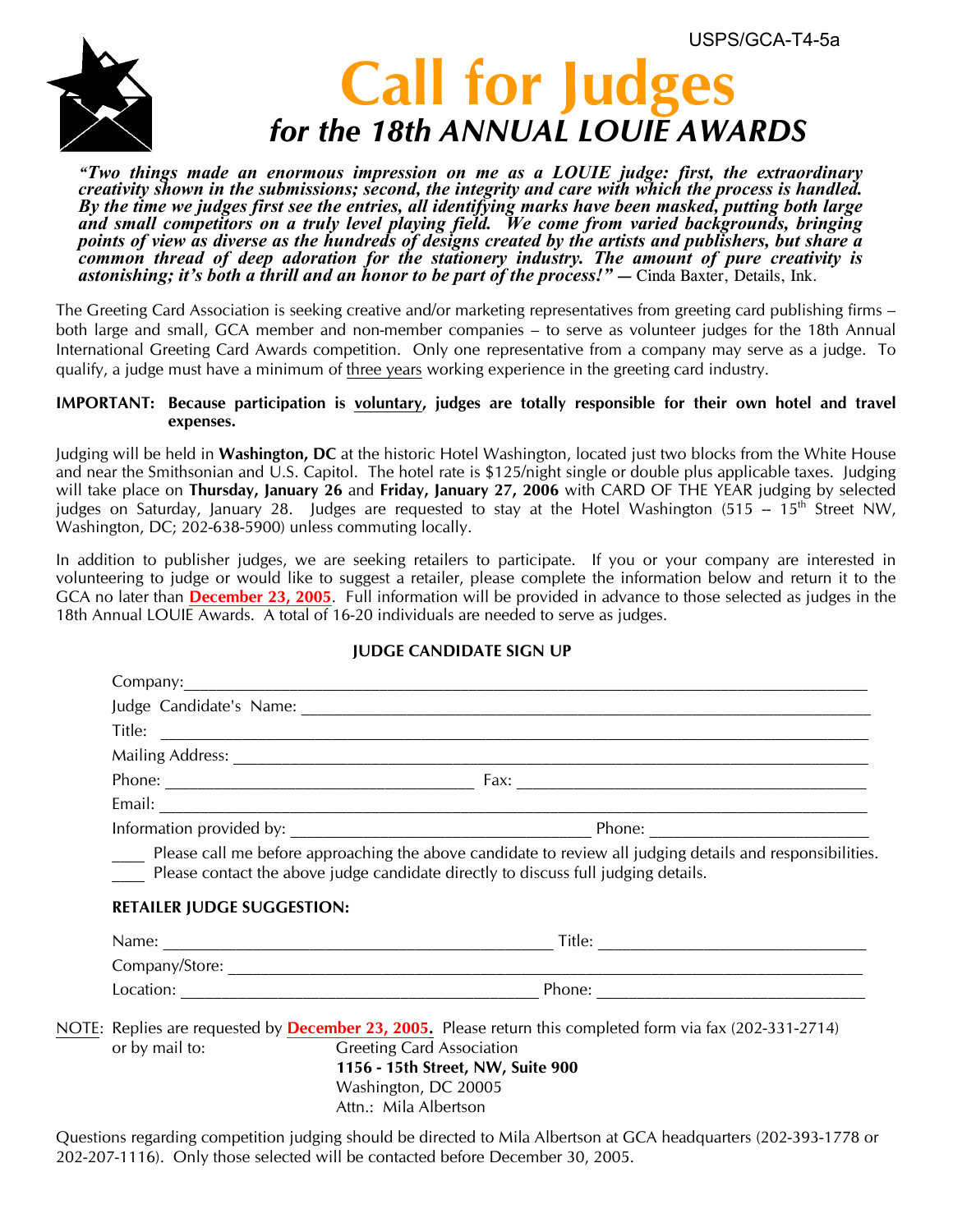18th **ANNUAL INTERNATIONAL GREETING** CARD **AWARDS** 



Sally A. Anderson .. **Senior Creative Director** Hallmark Cards, Inc. Kansas City, MO

**Tim Colwell** Joker The Queen of Cards Tulsa, OK

**Betsy Cox Brand Manager** Avanti Press, Inc. New York, NY

Susan Stover Foxworth<sup>®</sup> President **Write Selection** Dallas, TX

Fern Gimbelman Art Director/Owner **Designer Greetings** Staten Island, NY

Guy Harshmanii ·· **Buver** Lambda Rising, Inc. Washington, DC

Mark Harvey •• Design Manager American Greetings Corp. -Design Studio One American Road Cleveland, OH

## 18th LOUIE AWARD JUDGES

John Keeling **Director of Creative Sunrise Greetings** Bloomington, IN 47404

Payal Kripalani **Art Director** Checkerboard West Boylston, MA

David Leytus• • President **Village Arts Press** Valley Village, CA

**Nancy Lowell** Founder/CEO Lallie, Inc. Millersville, MD

Andy Meehan **Executive VP, Marketing Paramount Cards** Pawtucket, RI

Nicole Mercer• • **Marketing Manager** Universal Engraving, Inc. Overland Park, KS

**Sherri Patrick Director of Sales Tickelopes** Fort Worth, TX

Paige Quillin in . . Owner **Greetings and Salutations** Alexandria, VA

Hannah Rodewald **m** Owner **Pleasure of Your Company** Lutherville, MD

**Anya Sienkiewicz Creative Director** Cooper & Oliver, LLC Ridgewood, NJ

**Heather Solum Creative Manager/Seasonal DaySpring Cards** Siloam Springs, AR

Tamra Sundboom **Creative Director Masterpiece Studios** Mankato, MN

Dorene VanHouten• • Publisher **GREETINGS etc.** Randolph, NJ

• BLUE RIBBON PANEL

**A** RETAILER/BUYER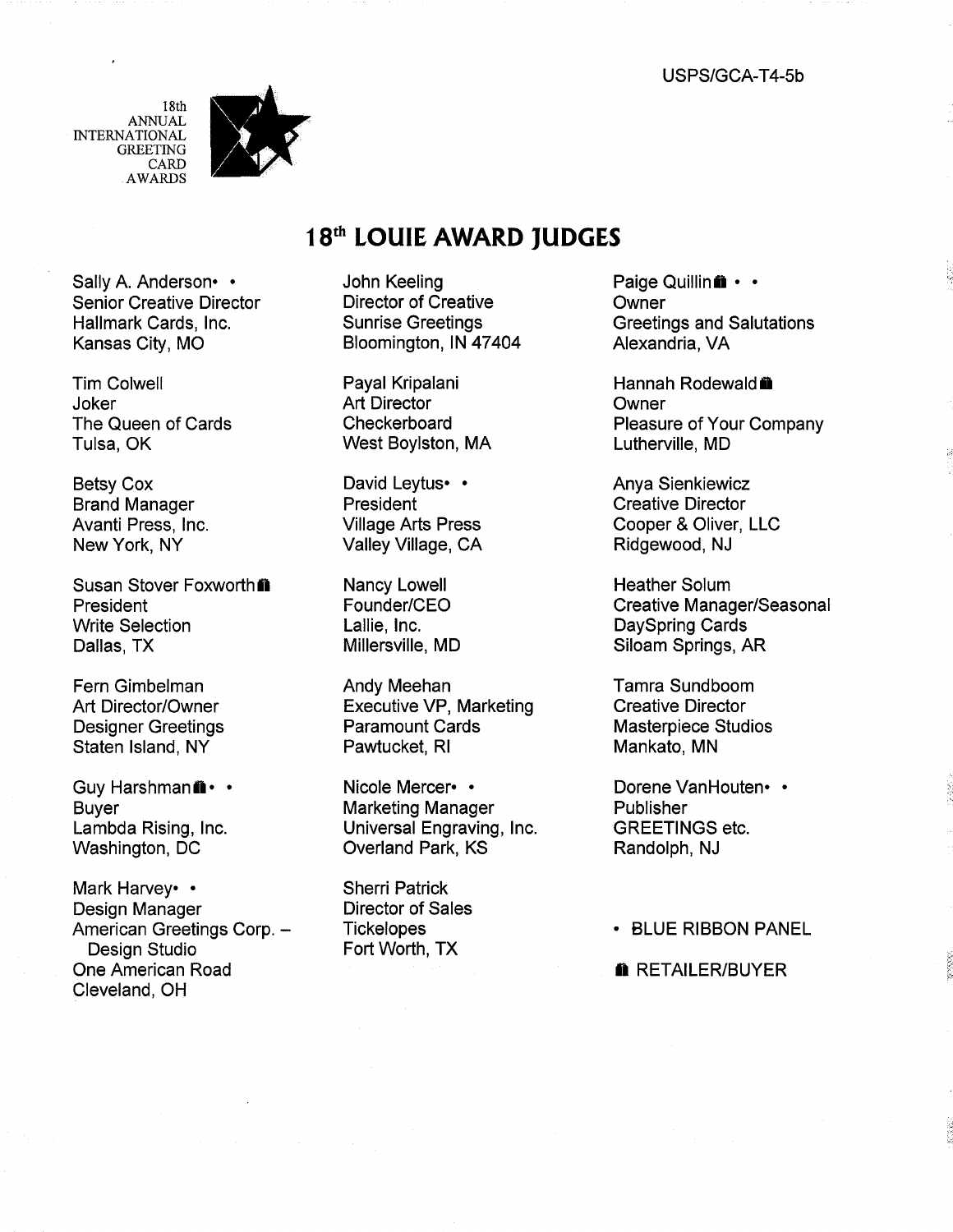

Every card, invitation or imprintable is truly a tiny masterpiece. This vear, the 18<sup>th</sup> Annual LOUIE Awards celebrate the designers, illustrators and writers of the greeting card industry - the creators of USPS/GCA-T4-5c

tiny masterpieces 18th Annual LOUIE Awards

# these tiny masterpieces.

these tiny masterpieces.

*The LOUIEs — A Tradition of Recognizing* 

Almost all creative industries honor the amazing talents that lie within them – performing arts, music, film and, of course, the greeting card industry. Since the GCA established the LOUIE Awards in 1988, they have recognized the unique connection that cards have with individuals. Cards help us celebrate and sympathize, laugh and cry, warm a heart, hold a hand. Through line, color, shape, texture, words and image, cards have the power to encourage, entertain, educate and enlighten sender and recipient alike.

## Who is LOUIE?

The awards are named in honor of Louis Prang, the 'Father of the American Christmas Card'. Prussian immigrant, Prang settled in Boston in 1850 where he opened a lithographic printing shop. His extraordinary craft as a printer led to the successful color reproduction of the richness of oil paintings onto greeting cards. In the early 1870s, Prang tested his idea of selling cards imprinted with "Merry Christmas" in Great Britain. Based on that success, Prang then introduced the Christmas card to America. Within five years, he was turning out 5 million cards each year for sale in the U.S. To celebrate this noted individual and his contribution to the greeting card industry of today, the awards are called "LOUIEs".

## *Entry Eligibility*

You must be a greeting card, invitation or imprintable publisher to enter the competition. You do **not** need to be a GCA member to enter. Whether you are new to the industry or an established entity, all publishing companies, no matter their size, are invited to submit their **best** entries. There is **no limit** to the number of cards that can be entered in each category nor the number of categories a publisher can enter. For more details, see the **OFFICIAL 2005 COMPETITION CATEGORIES**.

## *Fees & Deadlines*

A fee of \$50 per entry (check or money order in U.S. dollars) along with the **2005 MASTER COMPETITION SHIPPING FORM** and an individual **2005 COMPETITION ENTRY FORM** must be received at the time of submission. The deadline for submitting entries is **Friday, December 30, 2005.** All materials must be postmarked by that date to be eligible for judging. The GCA reserves the right to extend the entry deadline, if in its judgment, such an extension will not jeopardize the judging process. Please contact Mila Albertson at 202-207-1116 with questions.

## *Judging and Criteria*

The criteria for judging entries in the 18th Annual LOUIE Awards competition are:

**IMAGINATION** – *The ability to create an original greeting card or adapt an existing work*

**IMPACT** – *The measurement of emotional impact*

**ARTISTRY** – *The quality of artistic presentation*

**HARMONY** – *The blend of visual and verse*

**SENDABILITY** – *The likelihood of being purchased and sent or given for the purpose intended*

#### **VALUE** – *The balance between overall product quality and price*

To ensure fairness, company and brand name identity are masked during judging. Judges do NOT review nor score any entry submitted by their own companies, including subsidiary and sister publishing firms. A 10-point scoring system is used to determine the top cards in each category division based on the above criteria. No company may have more than one nominee in a category. A second round of judging using the 10-point scoring system determines the finalists and winner in each category.

A LOUIE will be given to each publisher whose entry is judged best in a specific category. The two outstanding entries selected from among the top finalists in each of the price point divisions will be awarded the LOUIE "Card of the Year". In addition, a JUDGES' CHOICE Award may be presented in recognition of an entry which, while it may not meet all of the LOUIE criteria, is deserving of recognition.

To volunteer, please complete the **CALL FOR JUDGES** sign up form.

### *Publicity and Promotion*

LOUIE finalists and winners will be featured in a promotional campaign in the 2006 Spring issues of the trade press. All LOUIE finalists and winners will also be showcased in a Jacob K. Javits Convention Center lobby display at the 2006 National Stationery Show in New York, May 21-24.

## *Celebrating the LOUIEs!*

**Tiny masterpiece** winners will be announced at the 18th Annual LOUIE Awards ceremony at The Lighthouse, Pier 60 at Chelsea Piers in New York City, on Monday, May 22, 2006 during the  $60<sup>th</sup>$  National Stationery Show.

*Don't Delay — Submit your entries by December 30, 2005!*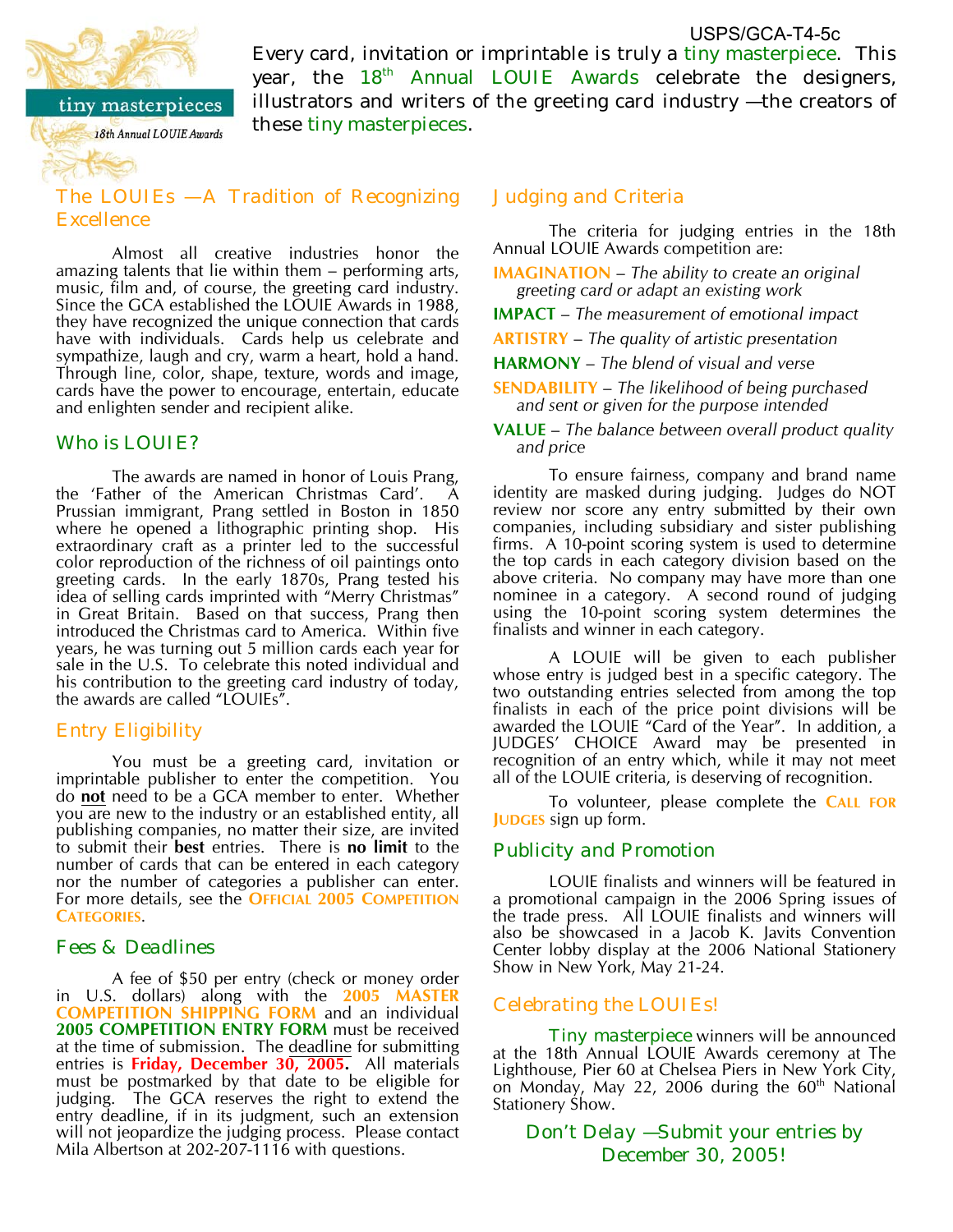**USPS/GCA-T4-6**. Please refer to pages 8-12 of your testimony, where you discuss the history and importance of the square in architecture and design.

- a. Please confirm that the Roman architect and engineer Vitruvius, who is cited in your testimony, also discussed the root-two rectangle as a key basis for design. If you cannot confirm, please explain.
- b. Please confirm that the noted Renaissance architect Andrea Palladio, in The Four Books on Architecture, proposed seven designs that he considered the most beautiful and proportionate shapes for rooms, and that five of these seven shapes were rectangles, including the root-two rectangle. If you cannot confirm, please explain.
- c. Please confirm that the figure printed on page 8 of your testimony contains a rectangle, triangle, and circle, and not a square. If you cannot confirm, please explain. If the discrepancy is the result of an error in copying the figure into your testimony, please file appropriate errata.
- d. Are you aware of any econometric studies pertaining to the demand for square greeting cards or the cross price elasticity between square and rectangular greeting cards that take into account the history or symbolic significance of the square? If so, please provide a copy of any such study.

## **RESPONSE:**

It was not the purpose of my testimony to denigrate the merits of the rectangular

shape or to suggest that rectangles do not have aesthetic value. To the contrary,

experienced designers use all the tools available to them to solve the puzzle of the project at

hand. When considering shape as an element of design, the square, rectangle, circle and

triangle might all be considered along with other less common shapes such as the pentagon.

My testimony addresses the square shape, letter size envelope and its desirability to mailers

and consumers in the mail stream. Indeed, one of the reasons that the square mailing piece

has such special appeal is precisely because the rectangle is the prevailing and dominant

shape in the mail. The square shaped envelope stands out from the crowd because it is

unusual and thus it breaks through the clutter.

Regarding your questions:

a. Yes, the Roman architect and engineer Vitruvius also discussed the root-two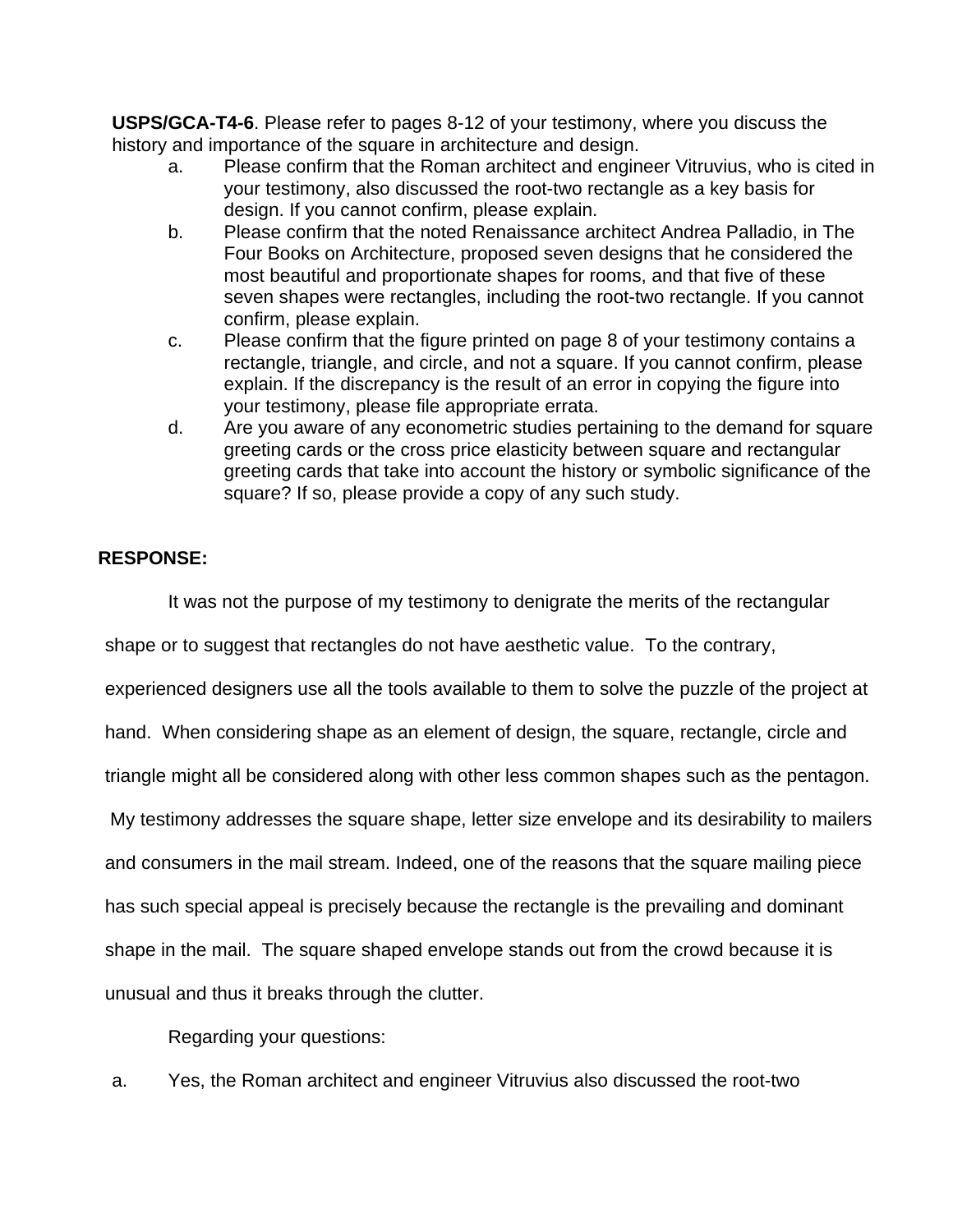rectangle as a key basis for design. His book is a thorough discussion of a wide range of architectural principles and the fact that he used the root-two rectangle in his work does not diminish the merit of his views regarding the square shape.

- b. Yes, noted Renaissance architect Andrea Palladio, in his book The Four Books of Architecture, discussed seven designs that he considered the most beautiful and proportionate shapes for rooms, and five of these seven shapes were rectangles, including the root-two rectangle; the other two designs he listed were "round (tho' but seldom) or square."<sup>1</sup> Similar to Vitruvius, Palladio's work was meant to be a thorough discussion of architectural principles.
- c. I can see that the figure at the left of the illustration looks more rectangular than perfectly square, but the artwork in question is a well-known brush painting, Universe, by Sengai Gibon (1750-1837) that is widely written about and critiqued in artistic and Zen Buddhist circles, where it is consistently described as depicting a circle, square and triangle. Sengai, a Japanese Zen Buddhist monk, used the drawing as a "visual sermon" to illustrate a teaching principle for his students. While his craftsmanship may have created a rectangle in literal terms, the point he was making in his speech was about a square. Daisetz T. Suzuki, world-famous Zen scholar, wrote about Sengai's Universe, "The circle-triangle-square is Sengai's picture of the universe. The circle represents the infinite, and the infinite is at the basis of all beings. But the infinite in itself is formless. We humans endowed with senses and intellect demand tangible forms. Hence a triangle. The triangle is the beginning of all forms. Out of it first comes the square. A square is the triangle doubled. This doubling process goes

<sup>&</sup>lt;sup>1</sup> Palladio, Andrea, The Four Books of Architecture, Dover Publications, Inc., New York, 1965 p. 27.